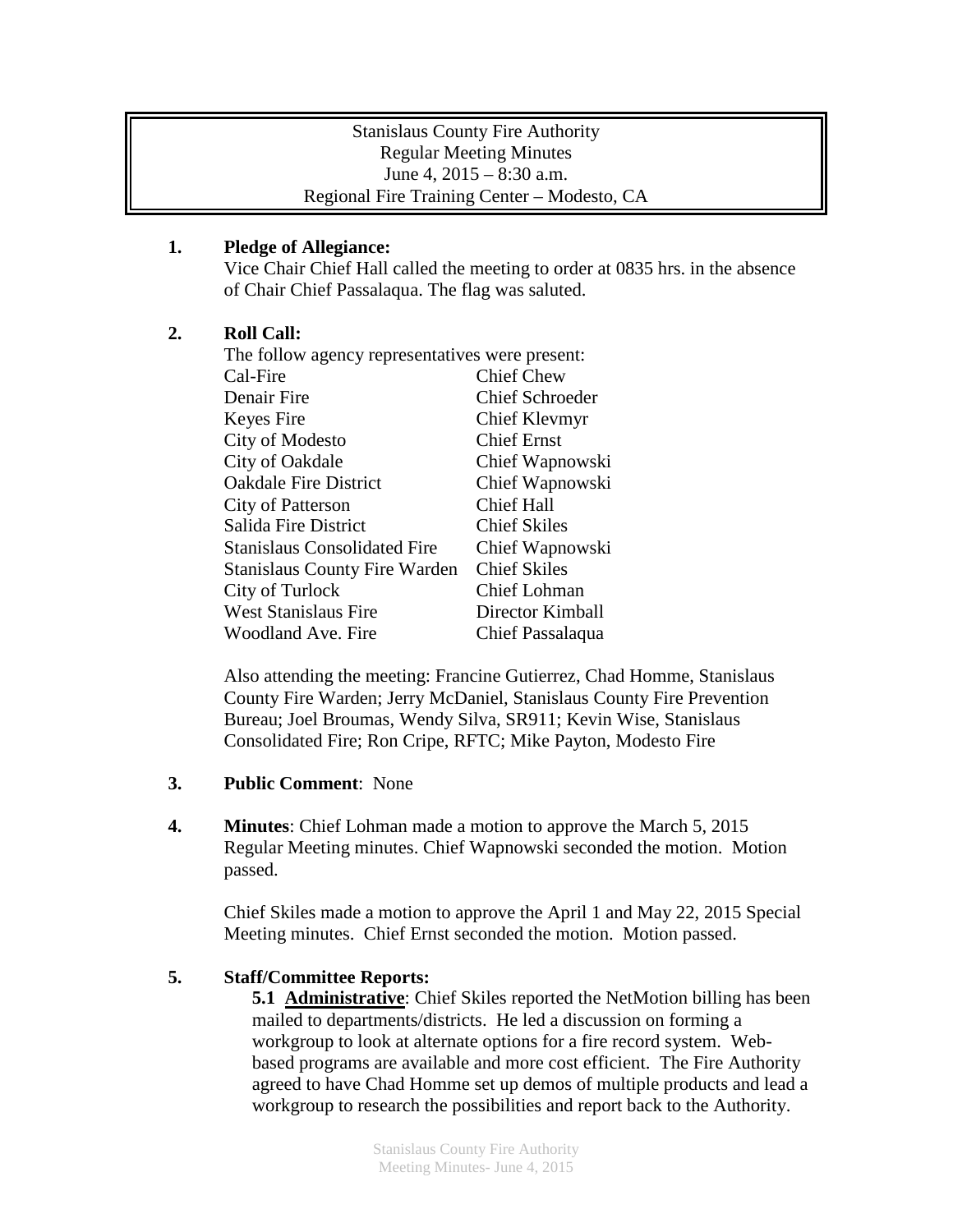- **5.2 Investigations:** Chief Payton gave an investigation report covering February 2015 – April 2015. He stated there were a total of 59 fires and 2 fatalities during this reporting period. A full report was included in the packet. Chief Hall requested Patterson and West Stanislaus Fire be reported separately in the future.
- **5.3 Fire Prevention:** Chief McDaniel reported weed complaints are picking up and are being addressed by the Bureau. School inspections have mostly been completed. A full report of fire inspections for February 2015 – April 2015 was included in the packet.
- **5.4 Communications:** Chad Homme gave an update stating he has received reports of CAD web running slow. He tested, and found CAD web for fire is exceptionally slow. SBT is working on the issue, as it appears to be a network issue at this time. The CAD project went live with the new version on May 17. New BK KNG\_CMD model radios have been received and will be configured as part of the cache for out-of-county deployment. Chad continues to work with CAL Fire on developing radio programming loads for this fire season. During the month of June he will reprogram all resources within Stanislaus County. Several pre-fire season meetings have been held. Chad posts weekly status reports on a Google Calendar and he encouraged Chiefs to log-on to see progress for the week.
- **5.5 Fire Training:** Ron Cripe did not give a verbal report. His training report was included in the packet.
- **5.6 Quarterly Finance Report:** Francine Gutierrez reported that 3<sup>rd</sup> quarter projections will end in the positive with some savings. The final 2014-15 budget will be available at the September meeting. The 2015-2016 Fire Authority Business Plan, if approved today by the Authority, will go to the Stanislaus County Board of Supervisors on June 16, 2015. Chief Wapnowski asked that future quarterly reports also include expenditures.

(Chief Passalaqua arrived and chaired the meeting)

## **6. Agenda Items:**

## **6.1 Nomination and Election of Officers for FY 2015-2016 – Chairman, Vice-Chairman, Clerk/Secretary**

Nominations were received prior to the meeting for Chief Passalaqua as Chairman and Chief Hall as Vice-Chairman. The Clerk/Secretary position was agreed to continue to be filled by the Stanislaus County Fire Warden's Office. No additional nominations came from the floor so these were elected by acclimation.